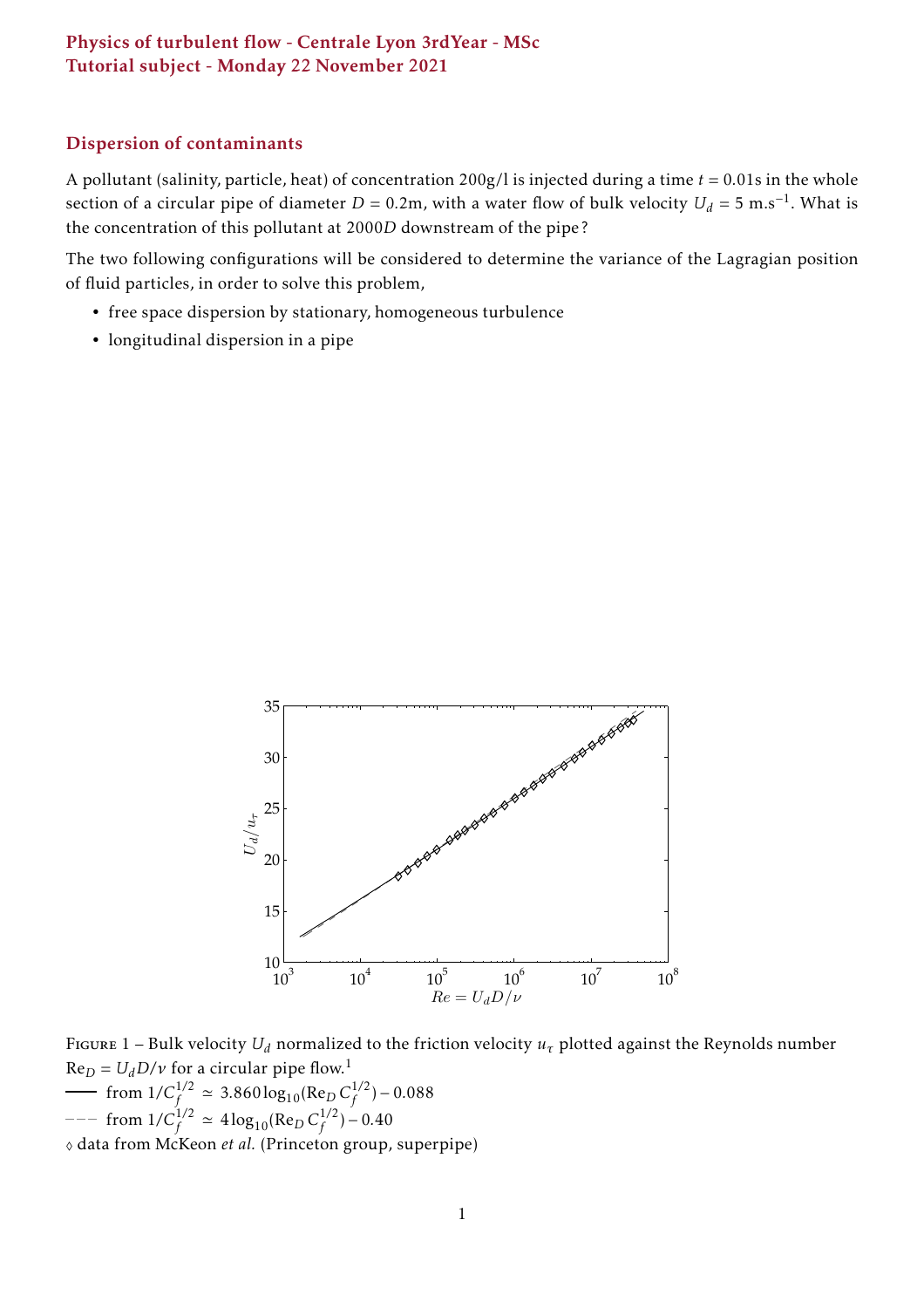### A measurement of Lagrangian velocity autocorrelation in approximately isotropic turbulence

#### By D. J. SHLIEN† AND S. CORRSIN

Department of Mechanics and Materials Science, The Johns Hopkins University

(Received 12 January 1973)

By measuring the heat dispersion behind a heated wire stretched across a wind tunnel (Taylor 1921, 1935), the Lagrangian velocity autocorrelation was determined in an approximately isotropic, grid-generated turbulent flow. The techniques were similar to previous ones, but the scatter is less. Assuming selfpreservation of the Lagrangian velocity statistics in a form consistent with recent measurements of decay in this flow (Comte-Bellot & Corrsin 1966, 1971), a stationary and an approximately self-preserving form for the dispersion were derived and approximately verified over the range of the experiment.

Possibly the most important aspect of this experiment is that data were available in the same flow on the simplest Eulerian velocity autocorrelation in time, the correlation at a fixed spatial point translating with the mean flow (Comte-Bellot & Corrsin 1971). Thus, the Lagrangian velocity autocorrelation coefficient function calculated from the dispersion data could be compared with this corresponding Eulerian function. It was found that the Lagrangian Taylor microscale is very much larger than the analogous Eulerian microscale (76 ms compared with 6.2 ms), contrary to an estimate of Corrsin (1963). The Lagrangian integral time scale is roughly equal to the Eulerian one, being larger by about  $25\%$ .

## Some measurements of particle velocity autocorrelation functions in a turbulent flow

#### By W. H. SNYDER† AND J. L. LUMLEY

The Pennsylvania State University, University Park, Pennsylvania

(Received 29 June 1970)

Particle velocity autocorrelations of single spherical beads  $(46.5 \mu$  hollow glass,  $87 \mu$  glass,  $87 \mu$  corn pollen, and  $46.5 \mu$  copper) were measured in a grid-generated turbulence. The hollow glass beads were small and light enough to behave like fluid points; the other types had significant inertia and 'crossing trajectories' effects. The autocorrelations decreased much faster for heavier particles, in contradiction to previous experimental results. The integral scale for the copper beads was  $\frac{1}{2}$  of that for the hollow glass beads. The particle velocity correlations and the Eulerian spatial correlation were coincident within experimental error when the separation was non-dimensionalized by the respective integral scale. The data generated by the hollow glass beads can be used to estimate Lagrangian fluid properities. The Lagrangian time integral scale is approximated by  $\bar{L}/u'$ , where  $L$  is the Eulerian integral scale and  $u'$  is the turbulence intensity.

#### <span id="page-1-0"></span>References

- <sup>1</sup> Bailly, C. & Comte Bellot, G., 2015, *Turbulence* (2nd Ed.), Springer, Heidelberg.
- <sup>2</sup> Shlien, D.J. & Corrsin, S., 1974, A measurement of Lagrangian velocity autocorrelation in approximately isotropic turbulence, *J. Fluid Mech.*, 62(2), 255-271.
- <sup>3</sup> Snyder, W.H. & Lumley, J.L., 1971, Some measurements of particle velocity autocorrelation functions in a turbulent flow, *J. Fluid Mech.*, 48(1), 41-71.
- <sup>4</sup> Sullivan, P. J., 1971, Longitudinal dispersion within a two-dimensional turbulent shear flow, *J. Fluid Mech.*, 49(3), 551-576.
- <sup>5</sup> Taylor, G.I., 1954, The dispersion of matter in turbulent flow through a pipe, *Proc. Roy. Soc. London*, A223, 446-468.



Suivi de la propagation d'une nappe de pollution (simulation avec fluorescéine et Rhodamine B) sur la Garonne (2008) <https://www.smeag.fr/>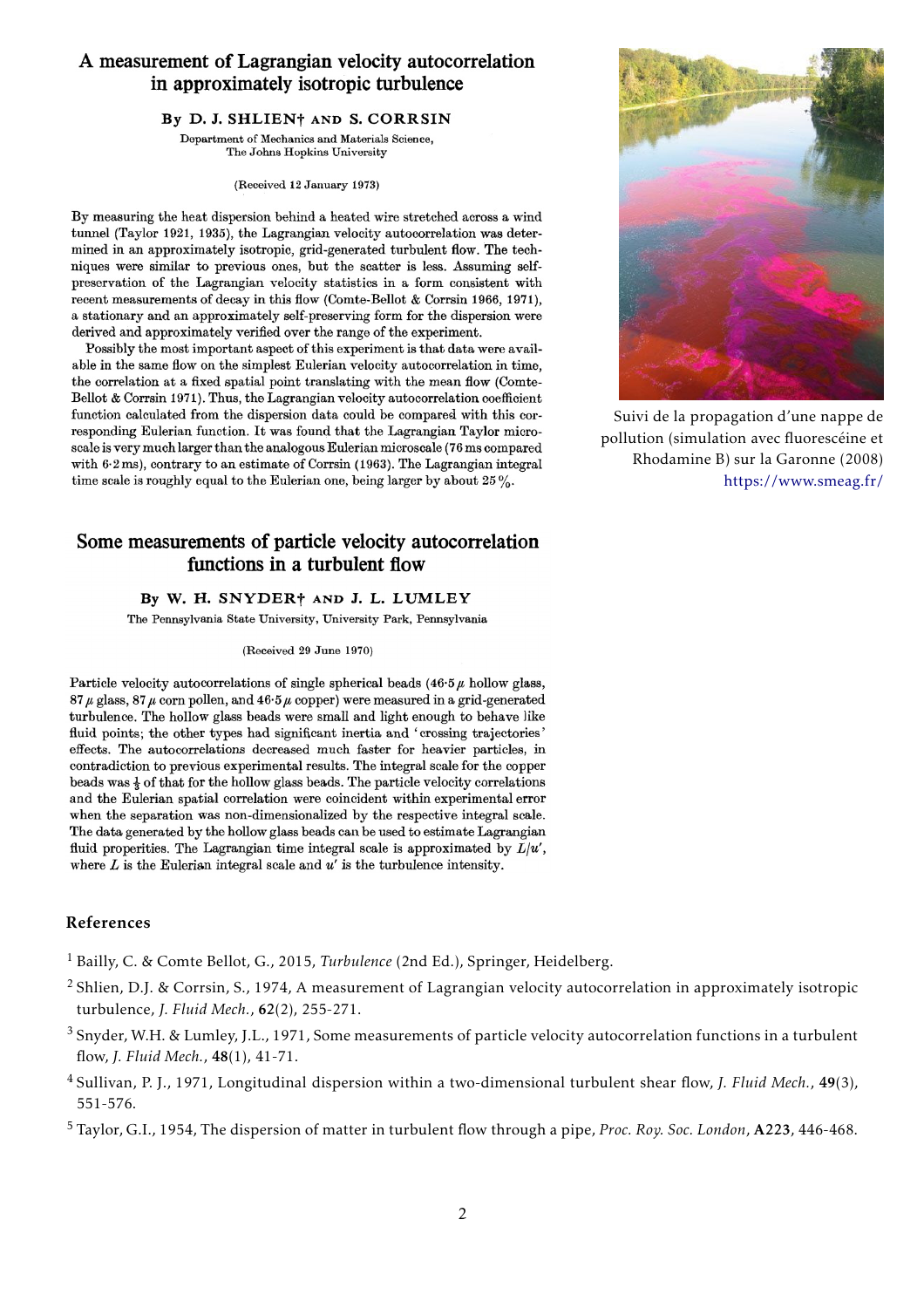Homework #7

# Numerical simulation of the free space dispersion

We propose to generate a synthetic isotropic turbulent field, here in 2-D to ease laptop simulations, from random Fourier modes. This stochastic field can be used for the numerical simulation of the dispersion of particles in homogeneous turbulence. The (real) turbulent field  $u'$  is defined from the following Fourier integral,

$$
u'(x) = \int \hat{u}(k) e^{ix \cdot k} dk
$$

This relation is then discrete in *N* Fourier modes on the spectral half-space only, that is for  $k_1 \ge 0$ 

<span id="page-2-0"></span>
$$
\boldsymbol{u}'(\boldsymbol{x}) = 2 \sum_{n=1}^{N} \tilde{u}_n \cos(\boldsymbol{k}_n \cdot \boldsymbol{x} + \psi_n) \boldsymbol{\sigma}_n
$$
 (1)

where  $\tilde{u}_n$ ,  $\psi_n$ ,  $\mathbf{k}_n$  and  $\sigma_n$  are the amplitude, the phase, the wavenumber and the unit vector aligned with the spectral component of the n-th Fourier mode respectively, refer to Fig. [2.](#page-3-0) To generate a homogeneous velocity field, the probability density function (pdf) must be uniform over  $0 \leq \psi < 2\pi$ , and therefore  $p(\psi) = 1/(2\pi)$ . To satisfy the incompressibility condition  $\nabla \cdot \mathbf{u}' = 0$ , the unit vector is taken as follows,  $\sigma = \epsilon$  (−sin $\theta$ ,cos $\theta$ ) where  $\epsilon$  is randomly chosen equal to  $\pm 1$ . Finally, isotropy of the turbulent is obtained by prescribing for the pdf of *θ*,

$$
p(\theta) = \frac{1}{\pi}
$$
 with  $-\frac{\pi}{2} \le \theta < \frac{\pi}{2}$ 

The amplitude of each mode is determined from the discretization of the turbulent kinetic energy spectrum *E* (*k*),

$$
k_{t} = \sum_{n=1}^{N} \tilde{u}_{n}^{2} = \sum_{n=1}^{N} E(k_{n}) dk_{n}
$$

where  $k_t$  is the turbulent kinetic energy. A Gaussian spectrum is selected here,  $\,$ 

$$
E(k) = \frac{3u_f^2}{k_0} \frac{k}{k_0} e^{-\left(\frac{k}{k_0}\right)^2}
$$

where the scale of velocity fluctuations is given by  $u_f = \sqrt{2k_t/3}$  and the integral length scale  $L_f$  with  $k_0 L_f \approx 1$ . A simple linear distribution is chosen for the wavenumbers  $k_n = (n/N)k_{\text{max}}$  for  $n = 1, \dots, N$ , where *k*max is the highest wavenumber to be considered.

- 1. Generate a single realization of the synthetic field [\(1\)](#page-2-0), and plot the 2-D velocity field on a domain  $0 \le x_1, x_2 \le 2L_f$  where  $L_f = 2\pi/k_0$ , and with  $N = 20$  and  $k_{\text{max}} = 2k_0$ .
- 2. Verify numerically that  $\overline{u'_i u'_j} \rightarrow u_f^2$  $\frac{2}{f} \delta_{ij}$  when the number of realizations increases to perform the average.
- **3.** Plot the two correlation functions  $f(r)$  and  $g(r)$ .
- 4. Verify that the stochastic turbulent field is Gaussian by computing numerically the skewness and kurtosis factors.